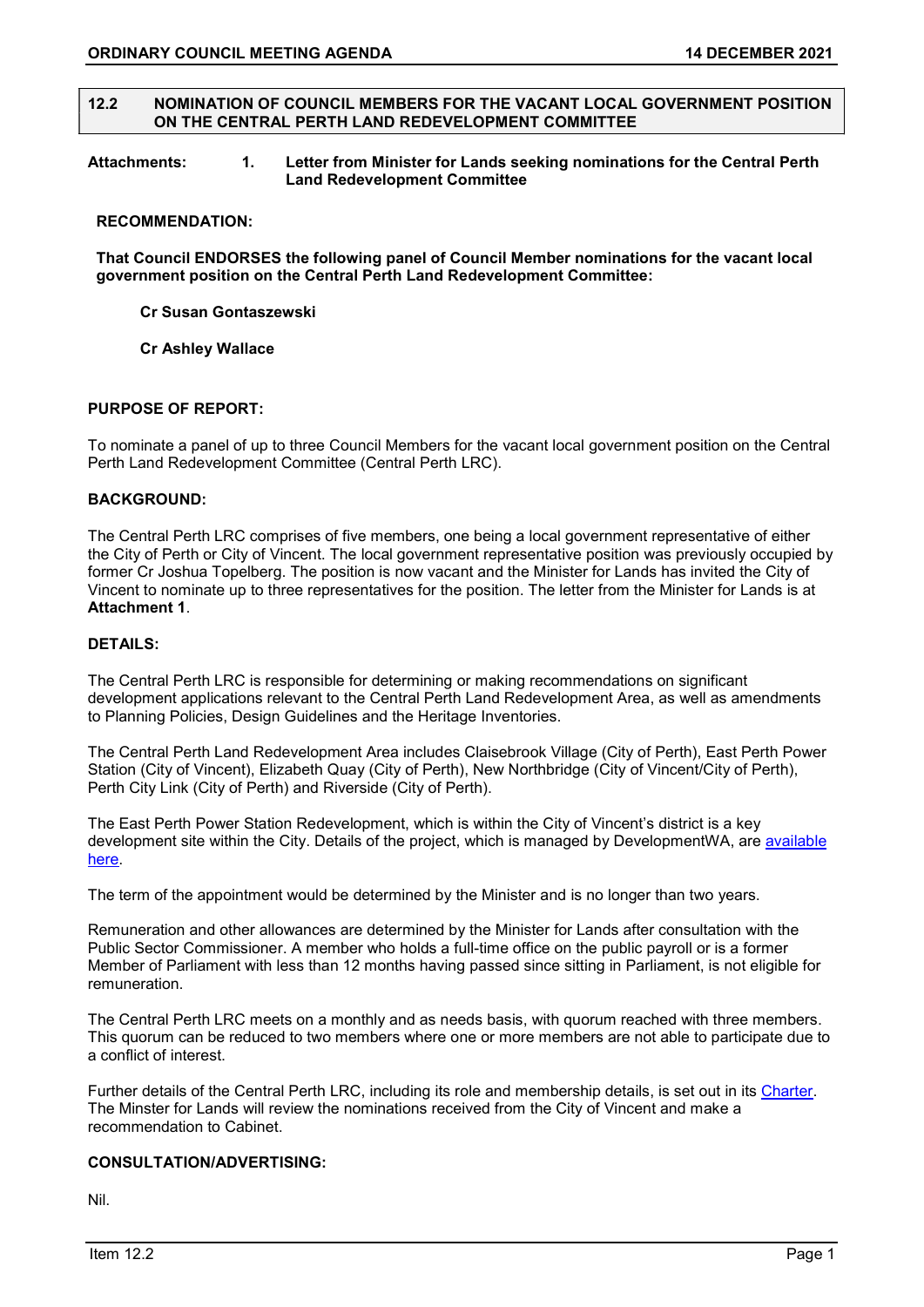# LEGAL/POLICY:

Section 80(1) of the Metropolitan Redevelopment Authority Act 2011.

# RISK MANAGEMENT IMPLICATIONS:

Low: The timely appointment of the City of Vincent representatives to the Central Perth LRC will enable the representatives to participate in decision-making that may impact the City.

# STRATEGIC IMPLICATIONS:

This is in keeping with the City's Strategic Community Plan 2018-2028:

### Innovative and Accountable

We are open and accountable to an engaged community.

# SUSTAINABILITY IMPLICATIONS:

This does not contribute to any environmental sustainability outcomes. This action/activity is environmentally neutral.

# PUBLIC HEALTH IMPLICATIONS:

This does not contribute to any public health outcomes in the City's Public Health Plan 2020-2025.

# FINANCIAL/BUDGET IMPLICATIONS:

Nil.